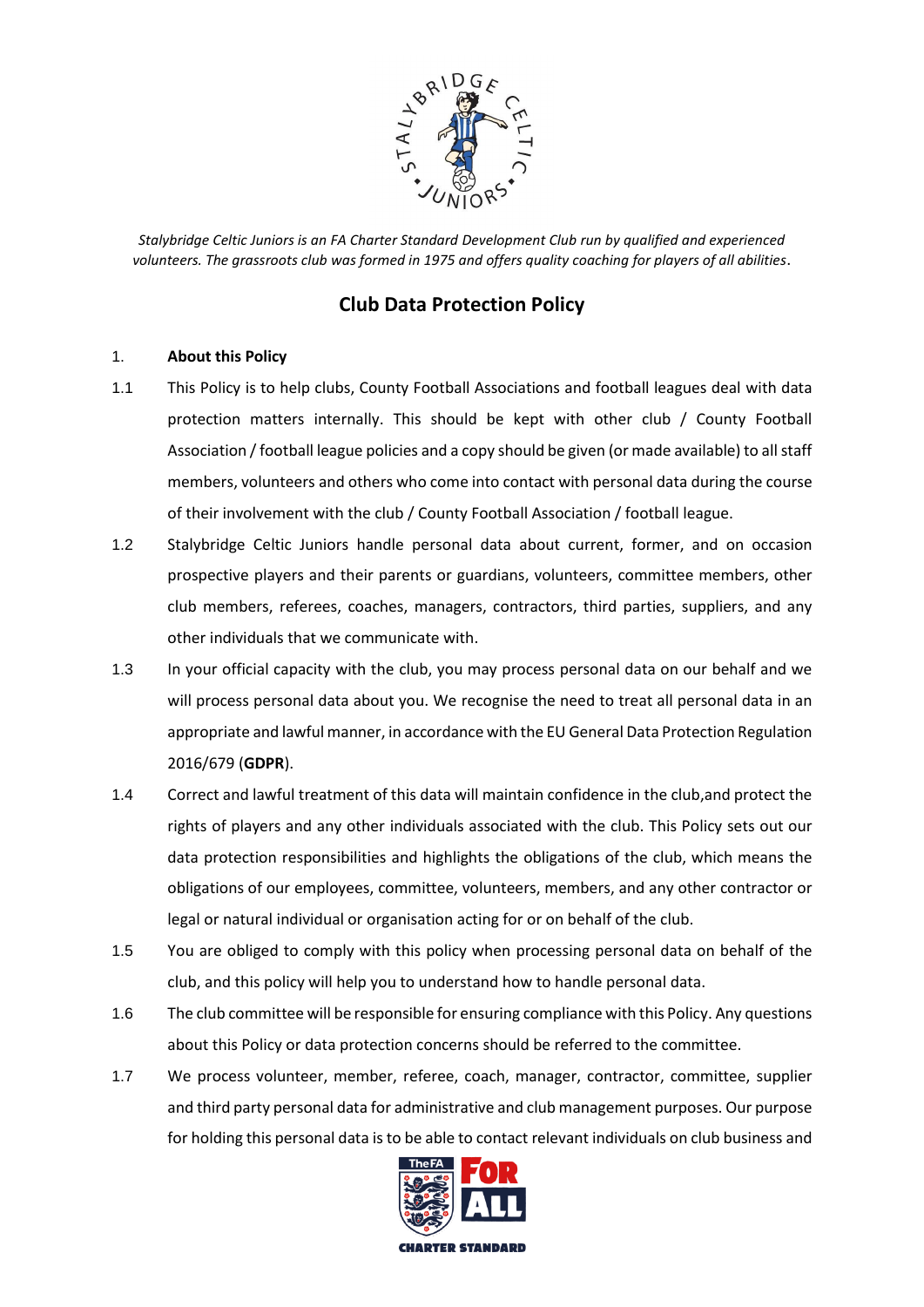

our legal basis for processing your personal data in this way is the contractual relationship we have with you. We will keep this data for 12 months after the end of your official relationship with the club, unless required otherwise by law and / or regulatory requirements. If you do not provide your personal data for this purpose, you will not be able to carry out your role or the obligations of your contract with the club.

1.8 All the key definitions under GDPR can be found [here.](https://ico.org.uk/for-organisations/guide-to-the-general-data-protection-regulation-gdpr/key-definitions/)

## 2. **What we need from you**

- 2.1 To assist with our compliance with GDPR we will need you to comply with the terms of this policy. We have set out the key guidance in this section but please do read the full policy carefully.
- 2.2 Please help us to comply with the data protection principles (set out briefly in section [3](#page-2-0) of this policy and in further detail below):
	- 2.2.1 please ensure that you only process data in accordance with our transparent processing as set out in our Privacy notice;
	- 2.2.2 please only process personal data for the purposes for which we have collected it (i.e. if you want to do something different with it then please speak to Carl Whitehead first);
	- 2.2.3 please do not ask for further information about players and / or members and / or staff and / or volunteers without first checking with Carl Whitehead
	- 2.2.4 if you are asked to correct an individual's personal data, please make sure that you can identify that individual and, where you have been able to identify them, make the relevant updates on our records and systems;
	- 2.2.5 please comply with our retention periods listed in our Privacy Notice and make sure that if you still have information which falls outside of those dates, that you delete/destroy it securely;
	- 2.2.6 please treat all personal data as confidential. If it is stored in electronic format then please consider whether the documents themselves should be password protected or whether your personal computer is password protected and whether you can limit

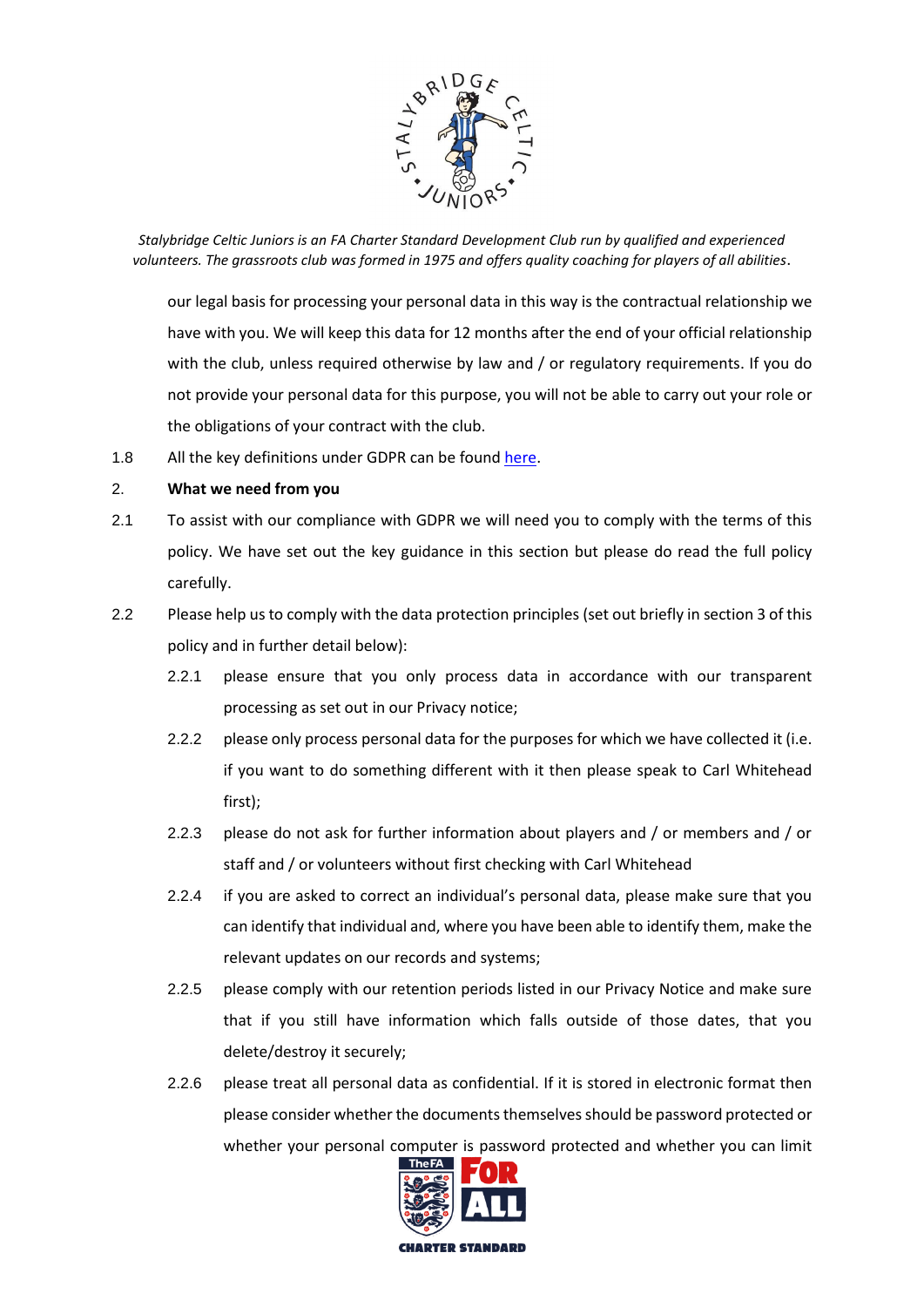

> the number of people who have access to the information. Please also consider the security levels of any cloud storage provider (and see below). If it is stored in hard copy format then please make sure it is locked away safely and is not kept in a car overnight or disposed of in a public place;

- 2.2.7 if you are looking at using a new electronic system for the storage of information, please talk to Liam Whitehead first so that we can decide whether such a system is appropriately secure and complies with GDPR;
- 2.2.8 if you are planning on sharing personal data with anybody new or with a party outside the FA structure then please speak to Liam Whitehead before doing so who will be able to check that the correct contractual provisions are in place and that we have a lawful basis to share the information;
- 2.2.9 if you receive a subject access request (or you think somebody is making a subject access request for access to the information we hold on them) then please tell Liam Whitehead as soon as possible because we have strict timelines in which to comply;
- 2.2.10 if you think there has been a data breach (for example you have lost personal data or a personal device which contains personal data or you have been informed that a coach has done so, or you have sent an email and open copied all contacts in) then please speak to Liam Whitehead who will be able to help you to respond.

If you have any questions at any time then please just ask Liam Whitehead. We are here to help.

#### <span id="page-2-0"></span>3. **Data protection principles**

- 3.1 Anyone processing personal data must comply with the enforceable principles of data protection. Personal data must be:
	- 3.1.1 processed lawfully, fairly and in a transparent manner;
	- 3.1.2 collected for only specified, explicit and legitimate purposes;
	- 3.1.3 adequate, relevant and limited to what is necessary for the purpose(s) for which it is processed;
	- 3.1.4 accurate and, where necessary, kept up to date;

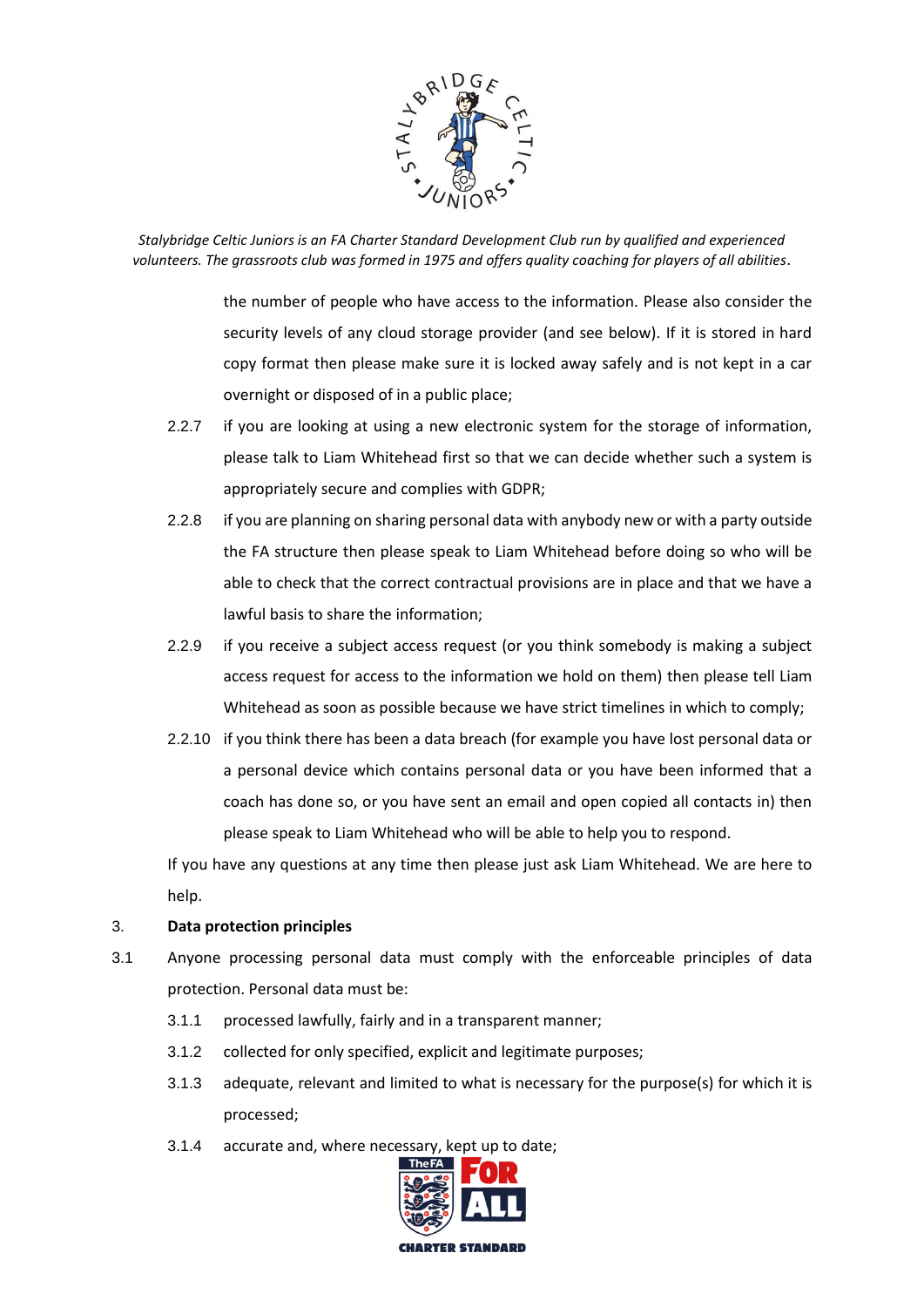

- 3.1.5 kept in a form which permits identification of individuals for no longer than is necessary for the purpose(s) for which it is processed;
- 3.1.6 processed in a manner that ensures its security by appropriate technical and organisational measures to protect against unauthorised or unlawful processing and against accidental loss, destruction or damage;
- 3.2 We are responsible for and must be able to demonstrate compliance with the data protection principles listed above.

## 4. **Fair and lawful processing**

- 4.1 This Policy aims to ensure that our data processing is done fairly and without adversely affecting the rights of the individual.
- 4.2 Lawful processing means data must be processed on one of the legal bases set out in the GDPR. When special category personal data is being processed, additional conditions must be met.

#### 5. **Processing for limited purposes**

- 5.1 The club collects and processes personal data. This is data we receive directly from an individual and data we may receive from other sources.
- 5.2 We will only process personal data for the purposes of the club as instructed by the committee, the County FA or The FA, or as specifically permitted by the GDPR. We will let individuals know what those purposes are when we first collect the data or as soon as possible thereafter.

#### 6. **Consent**

- 6.1 One of the lawful bases on which we may be processing data is the individual's consent.
- 6.2 An individual consents to us processing their personal data if they clearly indicate specific and informed agreement, either by a statement or positive action.
- 6.3 Individuals must be easily able to withdraw their consent at any time and withdrawal must be promptly honoured. Consents should be refreshed every season.

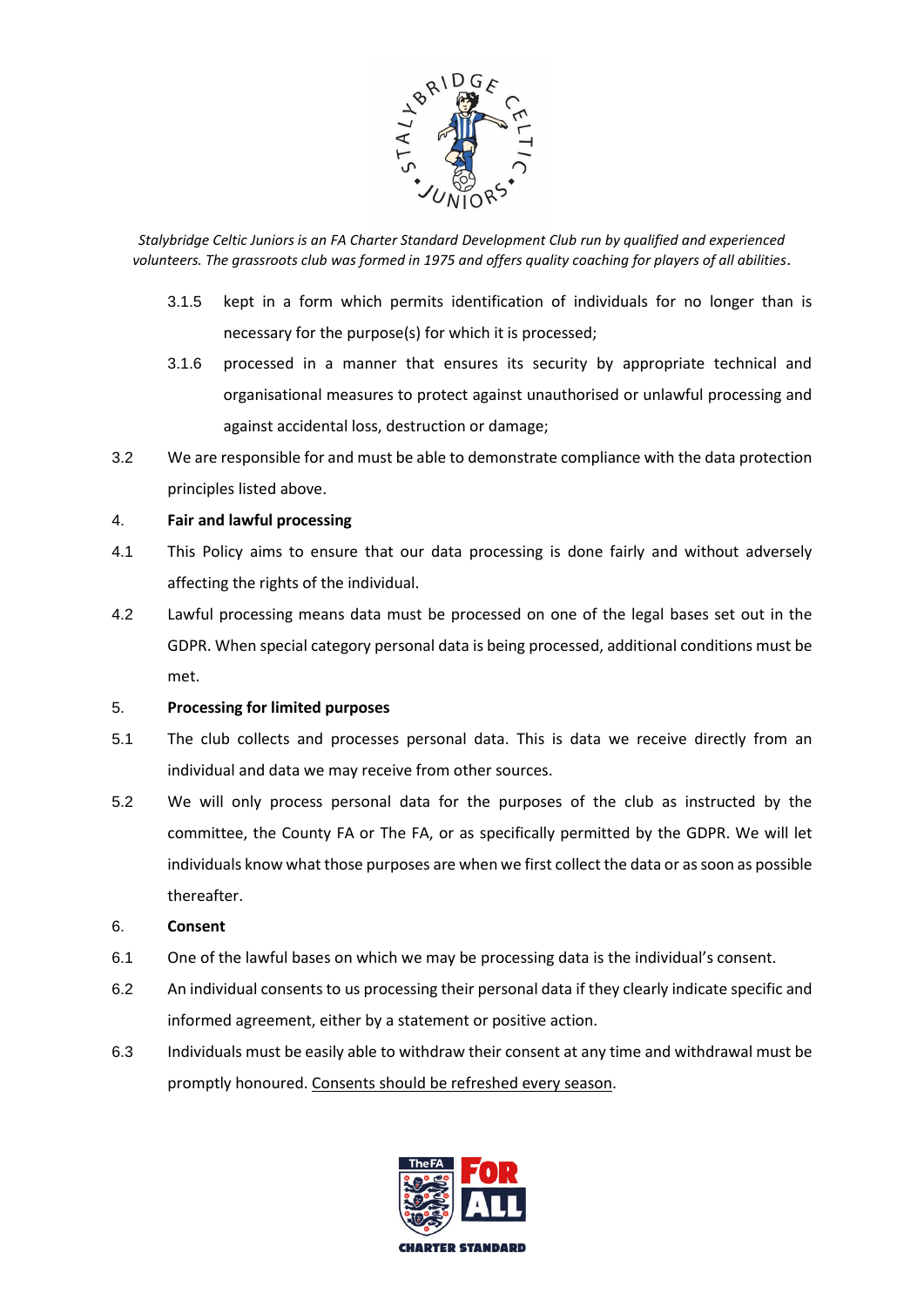

- 6.4 Explicit consent is usually required for automated decision-making and for cross-border data transfers, and for processing special category personal data. Where children are involved then the consent must be in writing from parent/guardian
- 6.5 Where consent is our legal basis for processing, we will need to keep records of when and how this consent was captured.
- 6.6 Our Privacy Notice sets out the lawful bases on which we process data of our players and members.

## 7. **Notifying individuals**

- 7.1 Where we collect personal data directly from individuals, we will inform them about:
	- 7.1.1 the purpose(s) for which we intend to process that personal data;
	- 7.1.2 the legal basis on which we are processing that personal data;
	- 7.1.3 where that legal basis is a legitimate interest, what that legitimate interest is;
	- 7.1.4 where that legal basis is statutory or contractual, any possible consequences of failing to provide that personal data;
	- 7.1.5 the types of third parties, if any, with which we will share that personal data, including any international data transfers;
	- 7.1.6 their rights as data subjects, and how they can limit our use of their personal data;
	- 7.1.7 the period for which data will be stored and how that period is determined;
	- 7.1.8 any automated decision-making processing of that data and whether the data may be used for any further processing, and what that further processing is.
- 7.2 If we receive personal data about an individual from other sources, we will provide the above information as soon as possible and let them know the source we received their personal data from;
- 7.3 We will also inform those whose personal data we process that we, the club, are the data controller in regard to that data, and which individual(s) in the club are responsible for data protection.

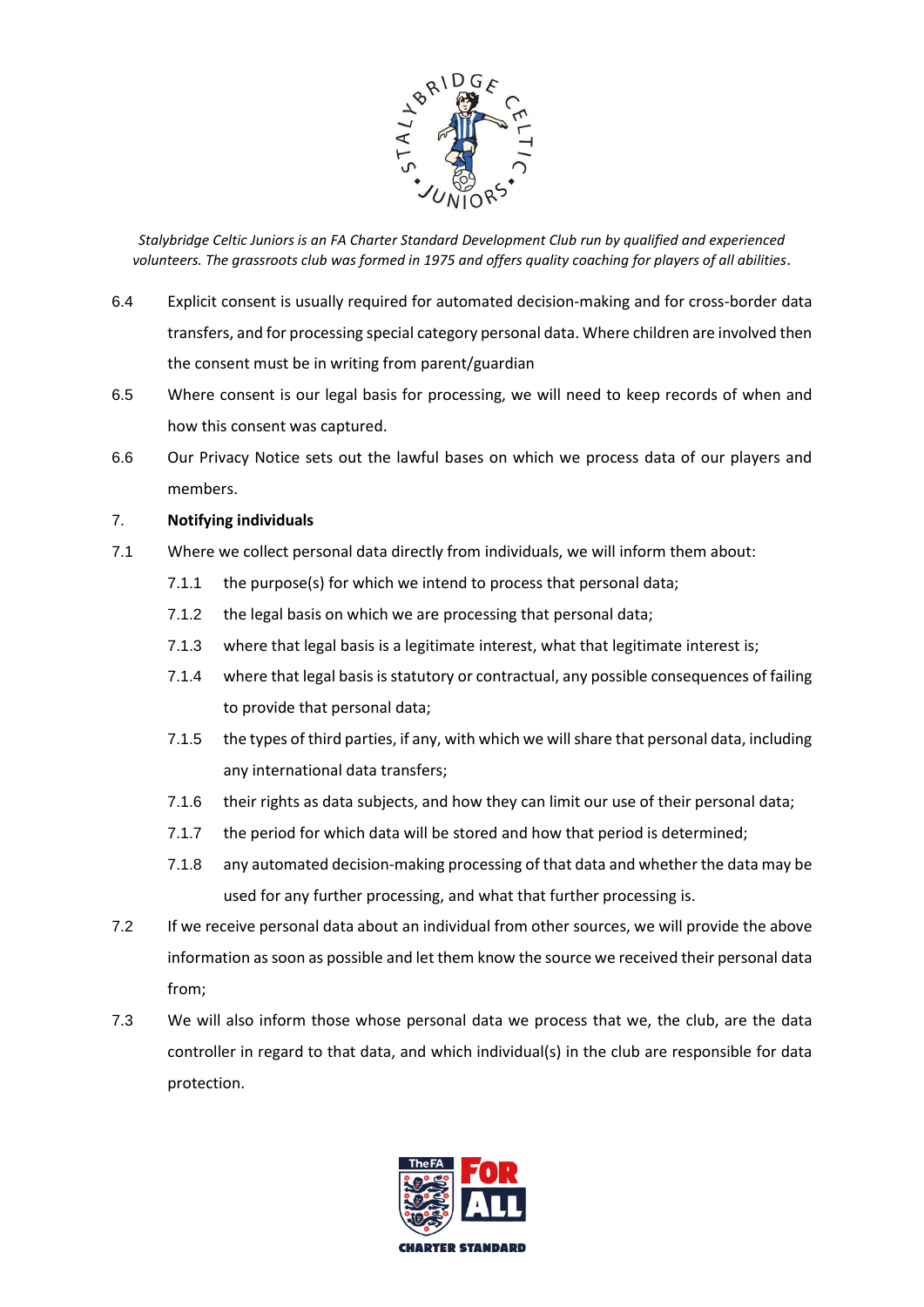

#### 8. **Adequate, relevant and non-excessive processing**

- 8.1 We will only collect personal data that is required for the specific purpose notified to the individual.
- 8.2 You may only process personal data if required to do so in your official capacity with the club. You cannot process personal data for any reason unrelated to your duties.
- 8.3 The club must ensure that when personal data is no longer needed for specified purposes, it is deleted or anonymised.

## 9. **Accurate data**

We will ensure that personal data we hold is accurate and kept up to date. We will check the accuracy of any personal data at the point of collection and at the start of each season. We will take all reasonable steps to destroy or amend inaccurate or out-of-date data.

## 10. **Timely processing**

We will not keep personal data longer than is necessary for the purpose(s) for which they were collected. We will take all reasonable steps to destroy or delete data which is no longer required, as per our Privacy Notice.

#### 11. **Processing in line with data subjects' rights**

- 11.1 As data subjects, all individuals have the right to:
	- 11.1.1 be informed of what personal data is being processed;
	- 11.1.2 request access to any data held about them by a data controller;
	- 11.1.3 object to processing of their data for direct-marketing purposes (including profiling);
	- 11.1.4 ask to have inaccurate or incomplete data rectified;
	- 11.1.5 be forgotten (deletion or removal of personal data);
	- 11.1.6 restrict processing;
	- 11.1.7 data portability; and
	- 11.1.8 not be subject to a decision which is based on automated processing.
- 11.2 The club is aware that not all individuals' rights are absolute, and any requests regarding the above should be immediately reported to the committee, and if applicable escalated to the County FA for guidance.

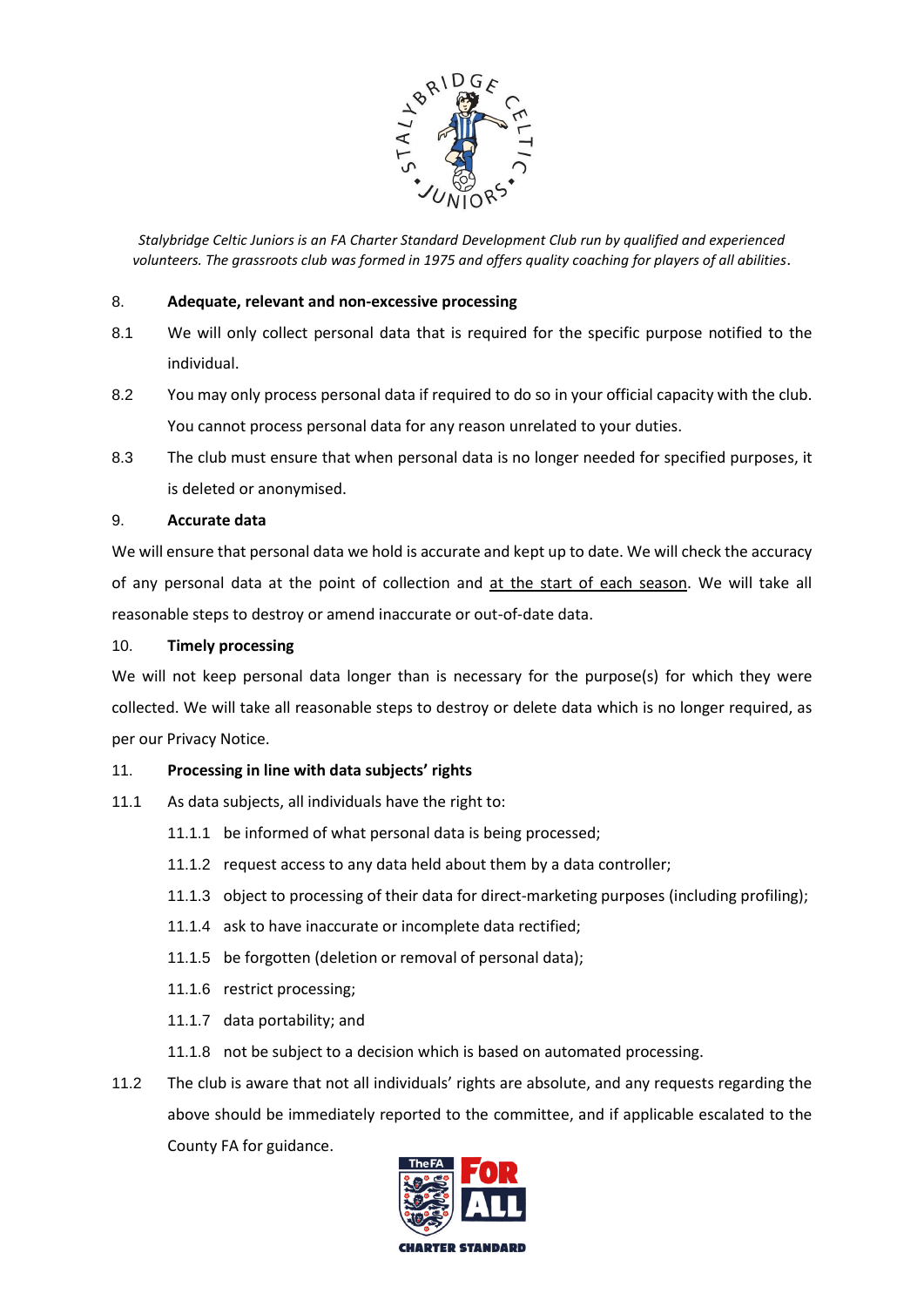

#### 12. **Data security**

- 12.1 We will take appropriate security measures against unlawful or unauthorised processing of personal data, and against the accidental loss of, or damage to, personal data.
- 12.2 We have proportionate procedures and technology to maintain the security of all personal data.
- 12.3 Personal data will only be transferred to another party to process on our behalf (a **data processor**) where we have a GDPR-compliant written contract in place with that data processor.
- 12.4 We will maintain data security by protecting the confidentiality, integrity and availability of the personal data.
- 12.5 Our security procedures include:
	- 12.5.1 **Entry controls.** Any stranger seen in entry-controlled areas should be reported.
	- 12.5.2 **Secure desks, cabinets and cupboards.** Desks and cupboards should be locked if they hold personal data.
	- 12.5.3 **Methods of disposal.** Paper documents should be shredded. Digital storage devices should be physically destroyed.
	- 12.5.4 **Equipment.** Screens and monitors must not show personal data to passers-by, and should be locked when unattended. Excel spreadsheets will be password protected.
	- 12.5.5 **Personal Devices.** Anyone accessing or processing the club's personal data on their own device, must have and operate a password only access or similar lock function, and should have appropriate anti-virus protection. These devices must have club's personal data removed prior to being replaced by a new device or prior to such individual ceasing to work with or support the club.

#### 13. **Disclosure and sharing of personal information**

- 13.1 We share personal data with County FA, The FA, and with applicable leagues using Whole Game System.
- 13.2 We may share personal data with third parties or suppliers for the services they provide, and instruct them to process our personal data on our behalf as data processors. Where we share

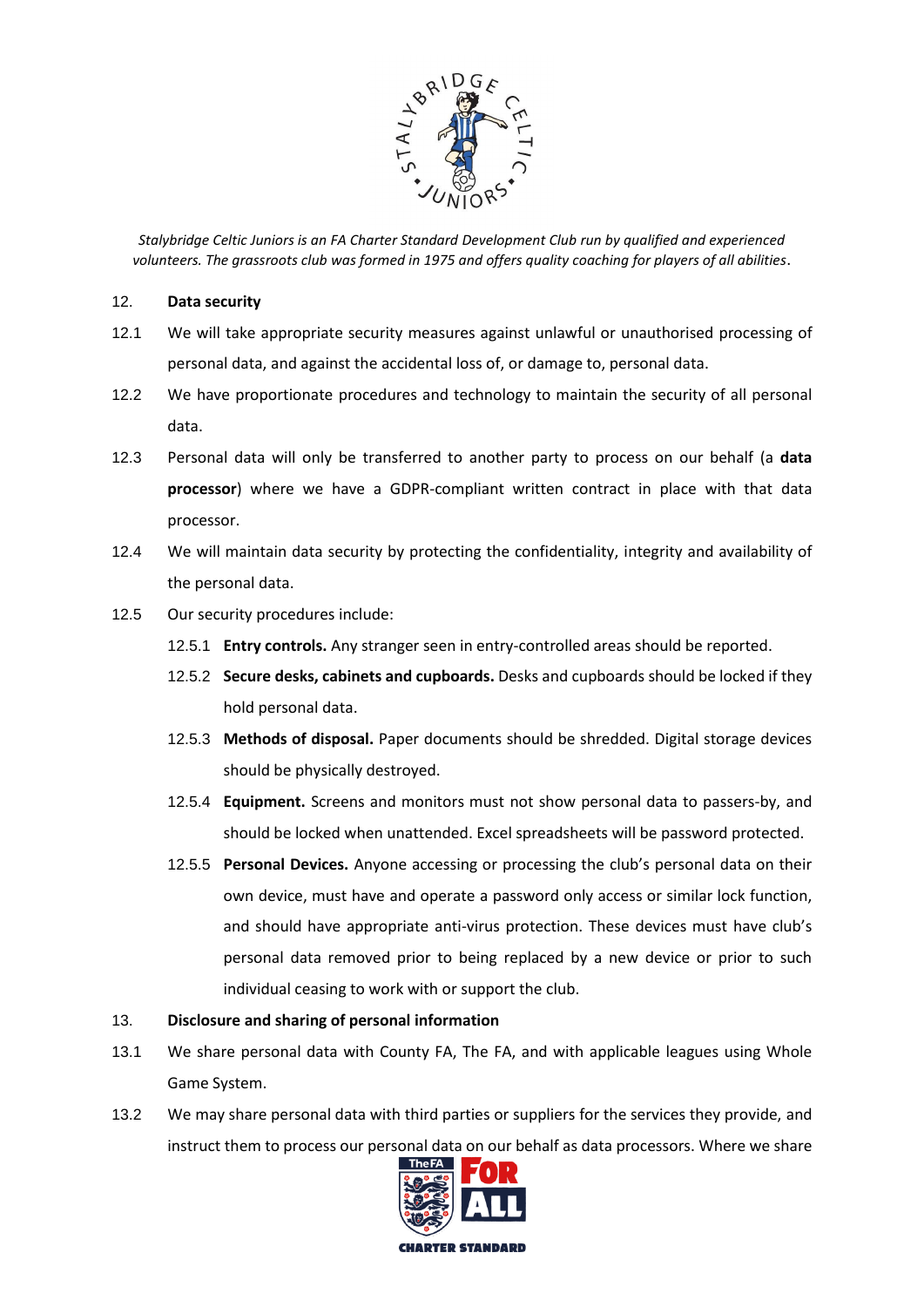

data with third parties, we will ensure we have a compliant written contract in place incorporating the minimum data processer terms as set out in the GDPR, which may be in the form of a supplier's terms of service.

13.3 We may share personal data we hold if we are under a duty to disclose or share an individual's personal data in order to comply with any legal obligation, or in order to enforce or apply any contract with the individual or other agreements; or to protect our rights, property, or safety of our employees, players, other individuals associated with the Club or others.

## 14. **Transferring personal data to a country outside the EEA**

We may transfer any personal data we hold to a country outside the European Economic Area (**EEA**), provided that one of the appropriate safeguards applies.

#### 15. **Reporting a personal data breach**

- 15.1 In the case of a breach of personal data, we may need to notify the applicable regulatory body and the individual.
- 15.2 If you know or suspect that a personal data breach has occurred, inform a member of the committee immediately, who may need to escalate to the County FA as appropriate. You should preserve all evidence relating to a potential personal data breach.

#### 16. **Dealing with subject access requests**

- 16.1 Individuals may make a formal request for information we hold about them. Anyone who receives such a request should forward it to the board/committee immediately, and where necessary escalated to the County FA for guidance. Nobody should feel bullied or pressured into disclosing personal information.
- 16.2 When receiving telephone enquiries, we will only disclose personal data if we have checked the caller's identity to make sure they are entitled to it.

## 17. **Accountability**

17.1 The Club must implement appropriate technical and organisational measures to look after personal data, and is responsible for, and must be able to demonstrate compliance with the data protection principles.